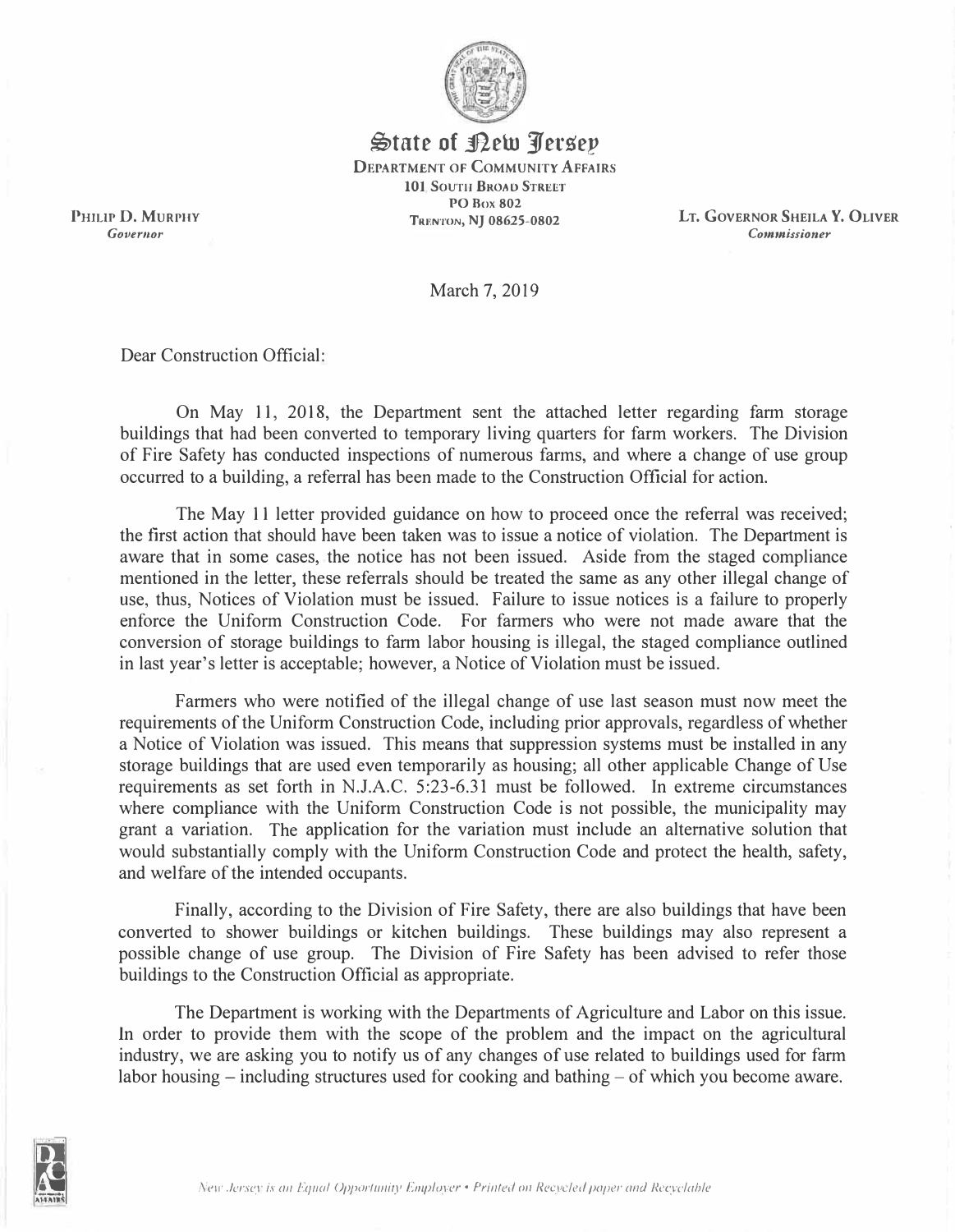If you have questions about what considerations should be made when granting a variation or whether a variation substantially complies with the Uniform Construction Code, or if you have any information regarding a possible change of use related to farm labor, please contact the Office of Regulatory Affairs at  $(609)$  984-7672.

Sincerely,

Edward M. Smith Director Division of Codes and Standards

Attachment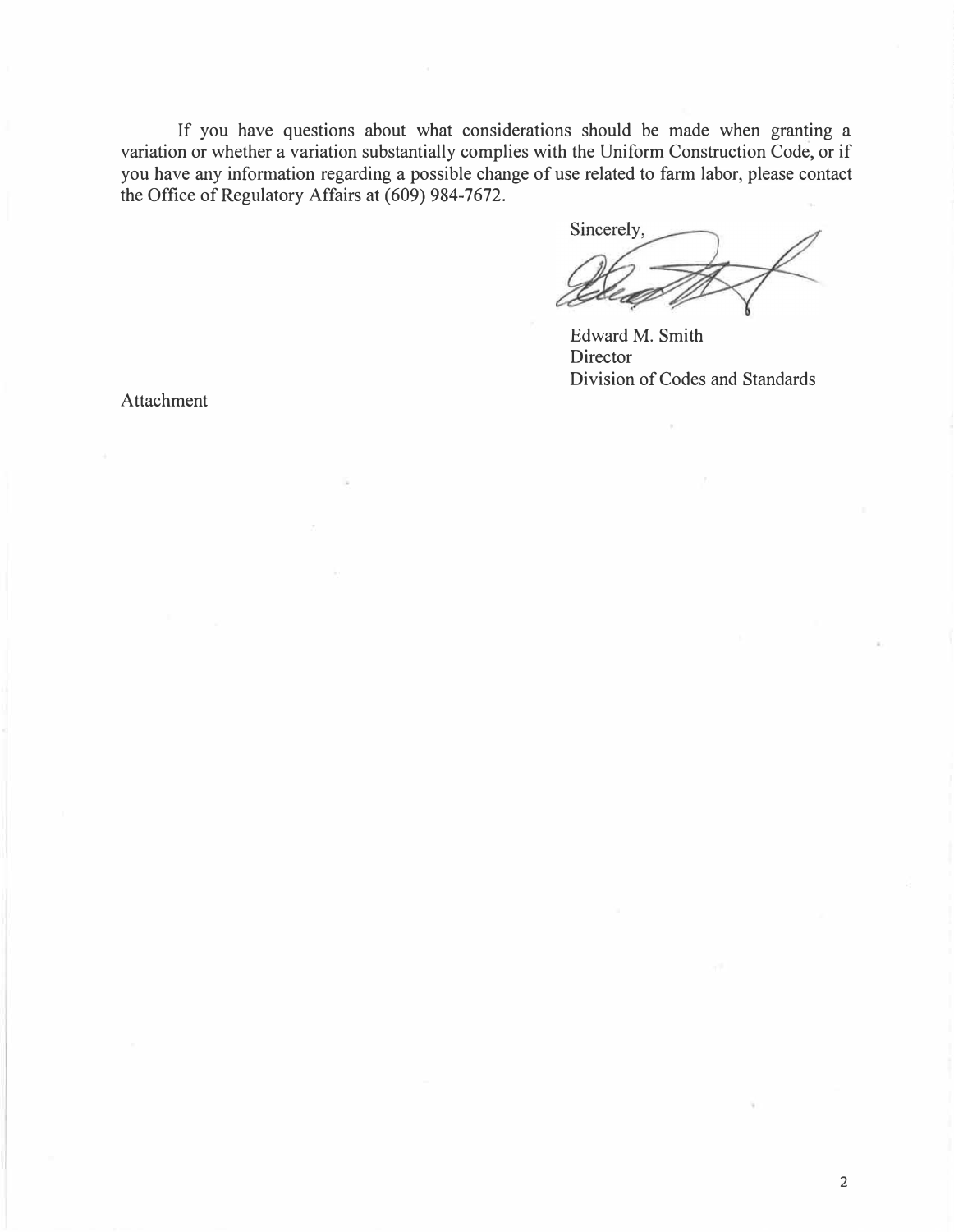

State of Kew Persey **DEPARTMENT OF COMMUNITY AFFAIRS 101 SOUTH BROAD STREET PO Box 802** TRENTON, NJ 08625-0802

LT. GOVERNOR SHEILA Y. OLIVER **Commissioner** 

May 11, 2018

Dear Construction Official:

The Division of Fire Safety will be contacting local fire officials and advising them of the need to inspect farms for compliance with the Uniform Fire Code. The Division is taking this action because they are concerned that in many cases farm buildings that were intended for other purposes, usually storage, are being used to house farm labor. If the building was built after 1977 and has a certificate of occupancy as an "S" use group, this constitutes a change in use group under the Uniform Construction Code. In cases where there is a change in use group under the Uniform Construction Code, the Fire Official will refer the case in writing to the Construction Official for appropriate follow up.

A notice of violation must be issued where there has been an illegal change of use group. Because this action will likely be occurring during the growing season, the Department is recommending that Construction Officials obtain compliance in stages. The first stage would be to require essential safeguards and limits on occupancy that would allow the buildings to continue to be occupied until after the growing season. The second stage would be compliance with the change of use provisions of the rehabilitation subcode, which would have to be completed before the beginning of the next growing season, or for farms where the labor resides year-round, such reasonable period of time that will allow them to comply. As an alternative, the farmer can elect to discontinue the residential use of the structure.

For first stage compliance, the Department recommends the following features and limitations be required:

- Housing must only occupy the ground level
- Occupant load limit of 50 people. The occupant load can be increased to not more than 100 people where egress doors are spaced not more than 75 feet around the perimeter of the building.
- Maximum travel distance of 75 feet
- Hard wired smoke alarms (installed in accordance with the manufacturer installation instructions)
- No cooking operations within the housing building unless they are protected with an approved type 1 hood.
- Not less than two means of egress (remote from each other)
- A fire extinguisher (2-A:20-B:C) located within 50 feet of any point within the building.
- Bathroom facilities (temporary or permanent) within 200 feet

*New Jersey is an Equal Opportunity Employer* • *Printed on Recycled paper and Recyclable*

 Hard wired CO alarm installed when a fuel burning appliance is within the building or there are garage facilities attached to the building

PHILIP D. MURPHY Governor